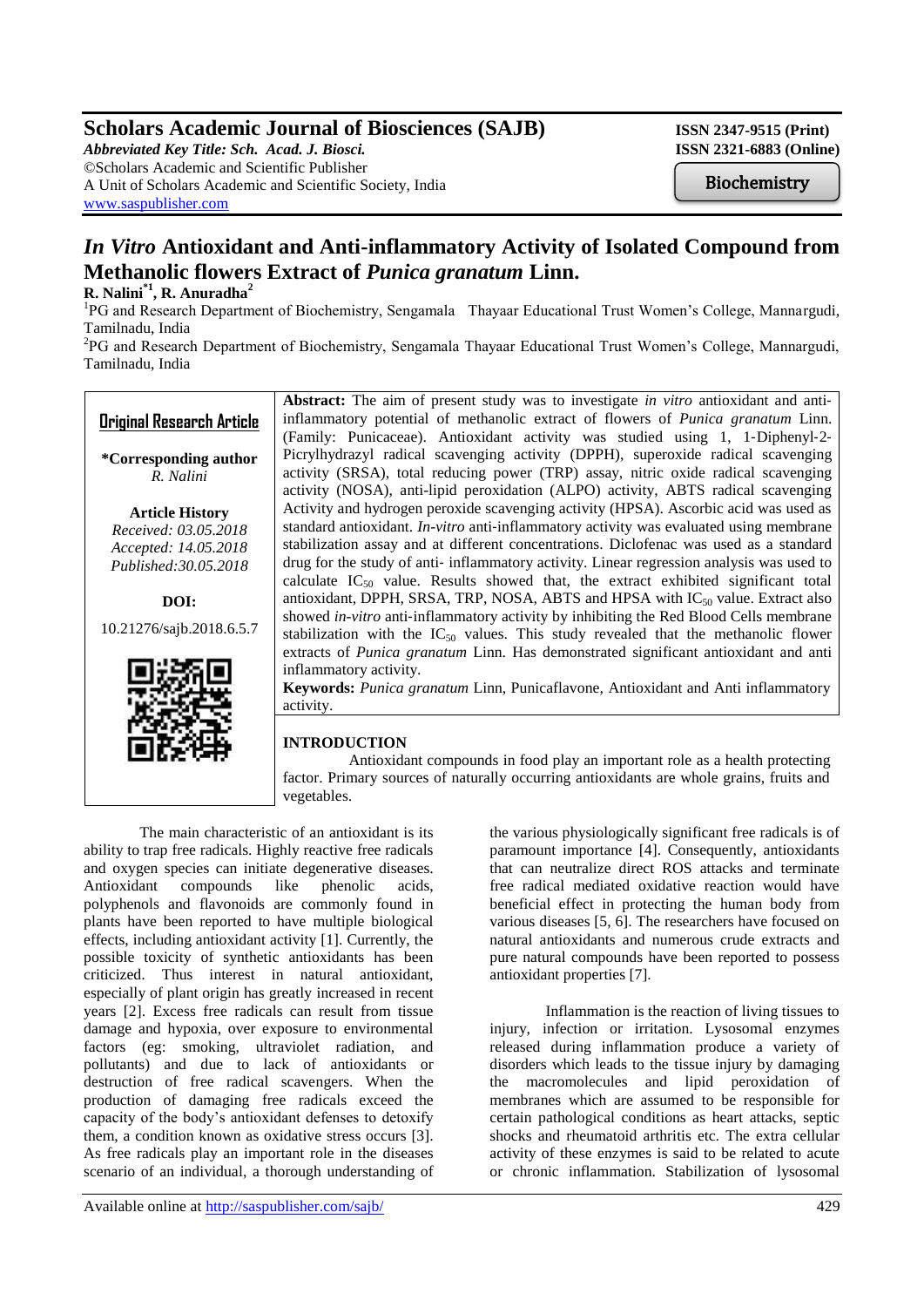membrane is important in limiting the inflammatory response by inhibiting the release of lysosomal constituents of activated neutrophil such as bactericidal enzymes and proteases, which cause further tissue inflammation and damage upon extra cellular release or by stabilizing the lysosomal membrane [8]. HRBC or erythrocyte membrane is analogous to the lysosomal membrane [9] and its stabilization implies that the extract may as well stabilize lysosomal membranes. Stabilization of human red blood cell membrane (HRBC) by hypo tonicity induced membrane lysis can be taken as an in vitro measure of anti inflammatory activity of the drugs or plant extracts.

In many inflammatory disorders there is excessive activation of phagocytes, production of o2, oh radicals as well as non-free radical species  $(H_2O_2)$  [10] which can harm surroundings tissue either by powerful direct oxidizing action or indirectly with hydrogen peroxide  $(H_2O_2)$  and OH radicals formed from  $O_2$  which initiates lipid peroxidation resulting in membrane destruction. Tissue damage then provokes inflammatory response by production of mediators and chemotactic factors [11]. The reactive oxygen species are also known to activate matrix metalloproteinase (e.g. collagenase) causing increased destruction of tissues e.g. collagenase damage seen in various arthritic reactions [12].

*Punica granatum L.* (Punicaceae), known as pomegranate, is a deciduous small tree, up to 8 m in height with attractive reddish scarlet edible fruits. The species originated in Iran, Afghanistan and Baluchistan, found wild in the warm valleys of the Himalayas and is cultivated throughout India [13]. The dried flowers, known as Gulnar, are efficacious to treat haematuria, haemoptysis, diarrhoea, dysentery, nasal hemorrhage [14] and in Unani literature as a remedy for diabetes [15-16]. Flower juice is recommended as a gargle for sore throat, in leucorrhoea, hemorrhages and ulcers of the uterus and rectum. The root bark and stem bark of the plant are astringent and used as anthelmintic especially against tapeworms. Fruit rind is valued as an astringent in diarrhea and dysentery. The powdered flower buds are useful in bronchitis. The seeds are reputed as stomachic and the pulp as cardiac and stomachic. The green leaf paste is applied to relieve conjunctivitis [17]. In addition *Punica granatum* L. is considered as "a pharmacy unto itself" in ayurvedic medicine and is used as an antiparasitic agent, a blood tonic, and to ulcers [18].

The aim of this study was to investigate the antioxidant and anti inflammatory properties of isolated compound (Punicaflavone) from the methanol extract of flowers of *Punica granatum* L. through different *in vitro* assays.

# **MATERIALS AND METHODS**

#### **Collection and authentication of plant material**

The flowers of *Punica granatum* L. were collected from in and around the Mannargudi, Thiruvarur DT, Tamilnadu, India. They were identified and authenticated by Dr. S. John Britto, Department of Botany, Rabiant Herbarium and center for Modular Systematics, St. Joseph's College, Trichurappalli, and Tamilnadu, India.

#### **Preparation of plant material**

Collected plant material were thoroughly washed with distilled water and then dried under shade at room temperature for few days. The dried plant samples were ground well into a fine powder using blender. The powdered samples were then stored in airtight containers for further use at room temperature.

#### **Preparation of extract**

The residue was exhaustively extracted in a Soxhlet apparatus for at least 12 h with alcohol (methanol) and extract was used for experiment. The solvent from extract was removed under reduced pressure and controlled temperature (40-50 ºC). The yield of the extract was  $12.28\%$  w/w. The extract was kept in tightly closed container in refrigerator for further analysis.

#### **Isolation, puriification and characterization of compound**

The isolation, purification and characterization of bioactive compounds were carried out using repeated silica gel column chromatography and thin layer chromatography (TLC) [19]. The purified bioactive compound was characterized by subjected to UV, IR, NMR and MS spectroscopy studies.

## **In vitro studies**

The isolated compound (Punicaflavone) from methanolic extract of *Punica granatum* L. was tested for its free radical scavenging and anti inflammatory property using different invitro models. All the experiments were performed thrice and the results averaged. The results were expressed as mean ± standard deviation. Linear regression analysis was used to calculate  $IC_{50}$  value.

## **Antioxidant activity**

The antioxidant activities of the isolated compound (10-30 µg/ml) was investigated by using seven different *in vitro* assays Viz., Total Antioxidant activity [20], DPPH radical scavenging activity (DPPH) [21], Superoxide radical scavenging activity (SRSA) [22], total reducing power (TRP) assay [23], nitric oxide scavenging activity (NOSA) [24], ABTS radical scavenging Activity [25], and hydrogen peroxide scavenging activity (HPSA) [26]. Ascorbic acid was used as standard antioxidant. Results were expressed as  $IC_{50}$  value, which represents the sample concentration require to show 50% antioxidant activity.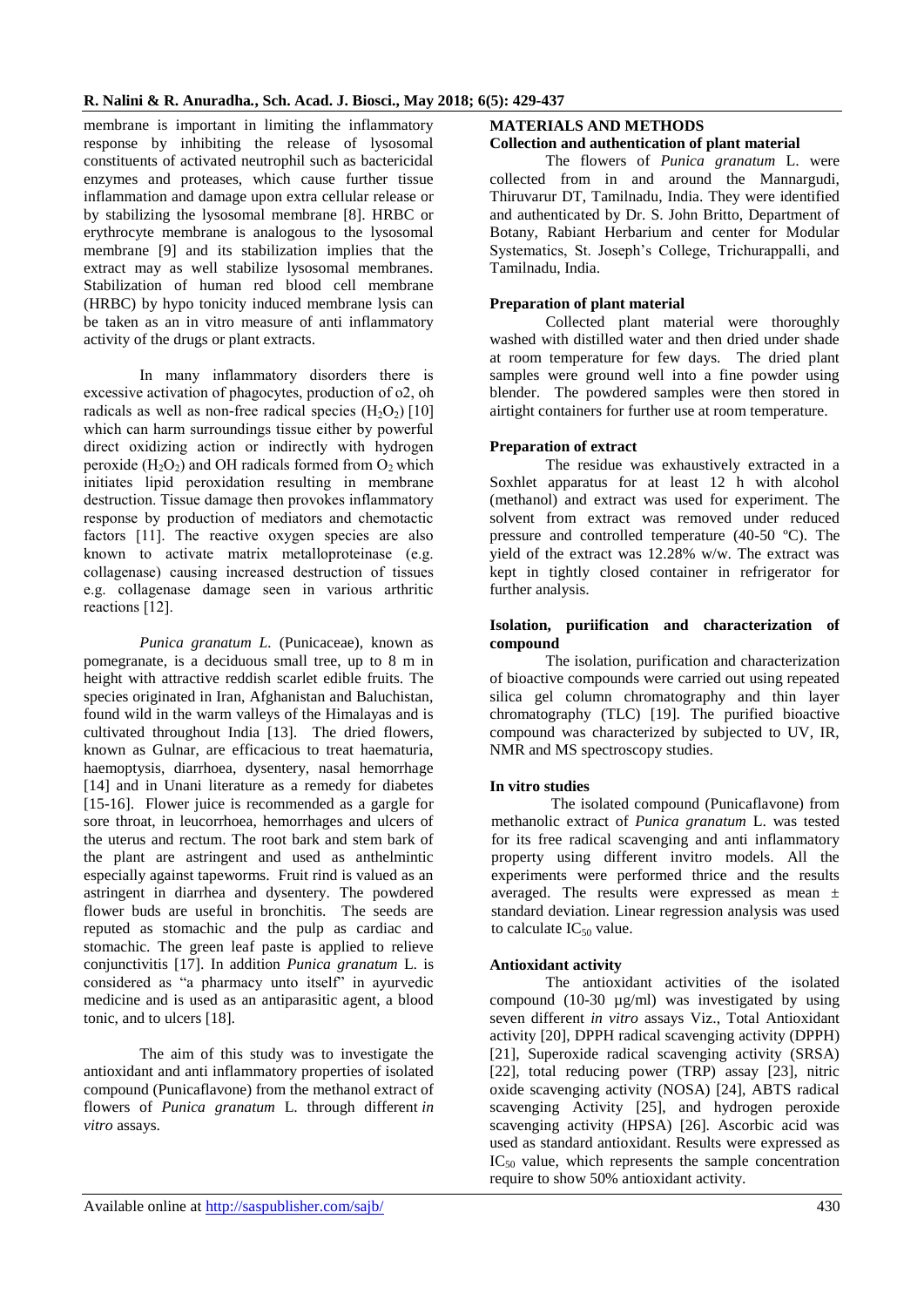#### **Anti-inflammatory activity**

The HRBC membrane stabilization has been used as a method to study the anti inflammatory activity [27].

# **RESULTS**

# **Antioxidant activity**

Antioxidant activity of Punicaflavone was performed by various *in vitro* models like TAC, DPPH,

and Superoxide radical ion, reducing power assay, Nitric acid scavenging and ABTS assay at three different concentrations. Similarly standard ascorbic acid was also involved for the evaluation of antioxidants potential. The results of antioxidant properties by various models and IC  $_{50}$  values were depicted in table-1 and figure 1-7.

|      | Particulars                    | Concentration | Punicaflavon     | IC50       | Ascorbic         | IC50      |
|------|--------------------------------|---------------|------------------|------------|------------------|-----------|
| S.No |                                | $(\mu g/ml)$  | e                | Value      | acid             | Value     |
|      |                                |               |                  | ( µg)      |                  | $(\mu g)$ |
| 1.   | Antioxidant activity<br>Total  | 10            | $20.73 \pm 0.86$ | <b>200</b> | $23.04 \pm 0.08$ | 170       |
|      | (% )                           | 20            | $24.66 \pm 0.47$ |            | $29.69 \pm 0.07$ |           |
|      |                                | 30            | $29.45 \pm 0.03$ |            | $37.64 \pm 0.78$ |           |
| 2.   | DPPH radical scavenging        | 10            | $29.48 \pm 0.46$ | 260        | $30.69 \pm 0.07$ | 210       |
|      | activity $(\%)$                | 20            | $41.55 \pm 0.12$ |            | $49.44 \pm 0.48$ |           |
|      |                                | 30            | $65.72 \pm 0.73$ |            | $61.88 \pm 0.49$ |           |
| 3.   | anion<br>Superoxide radical    | 10            | $26.47 \pm 0.16$ | 250        | $22.43 \pm 0.08$ | 220       |
|      | scavenging activity (%)        | 20            | $39.49 \pm 0.03$ |            | 47.44±0.91       |           |
|      |                                | 30            | $53.43 \pm 0.09$ |            | $61.88 \pm 0.49$ |           |
| 4.   | Reducing power assay (%)       | 10            | $29.40 \pm 0.27$ | 270        | $28.49 \pm 0.48$ | 180       |
|      |                                | 20            | $47.98 \pm 0.45$ |            | 49.44±0.48       |           |
|      |                                | 30            | $71.19 \pm 0.15$ |            | $70.18 \pm 0.13$ |           |
| 5.   | Nitric oxide radical           | 10            | $53.45 \pm 0.72$ | 150        | $61.73 \pm 0.77$ | 210       |
|      | Scavenging activity (%)        | 20            | $69.84 \pm 0.09$ |            | $73.04 \pm 0.45$ |           |
|      |                                | 30            | $75.04 \pm 0.44$ |            | $78.39 \pm 0.18$ |           |
| 6.   | <b>ABTS</b> radical scavenging | 10            | $27.43 \pm 0.07$ | 200        | $24.66 \pm 0.45$ | 240       |
|      | $Activity(\% )$                | 20            | $59.49 \pm 0.03$ |            | $65.71 \pm 0.78$ |           |
|      |                                | 30            | $78.81 \pm 0.05$ |            | $80.65 \pm 0.20$ |           |
| 7.   | Hydrogen peroxide              | 10            | $33.81 \pm 1.60$ |            | 34.26±0.94       |           |
|      | scavenging activity (%)        | 20            | $38.73 \pm 0.79$ | 170        | $46.55 \pm 2.09$ | 190       |
|      |                                | 30            | $47.08 \pm 1.06$ |            | $56.72 \pm 0.75$ |           |

| Table-1: In-vitro- Antioxidant Activity of Punica flavone |  |
|-----------------------------------------------------------|--|
|-----------------------------------------------------------|--|

**All values are expressed as mean ± SEM for three determinations**



**Fig-1: Total antioxidant activity**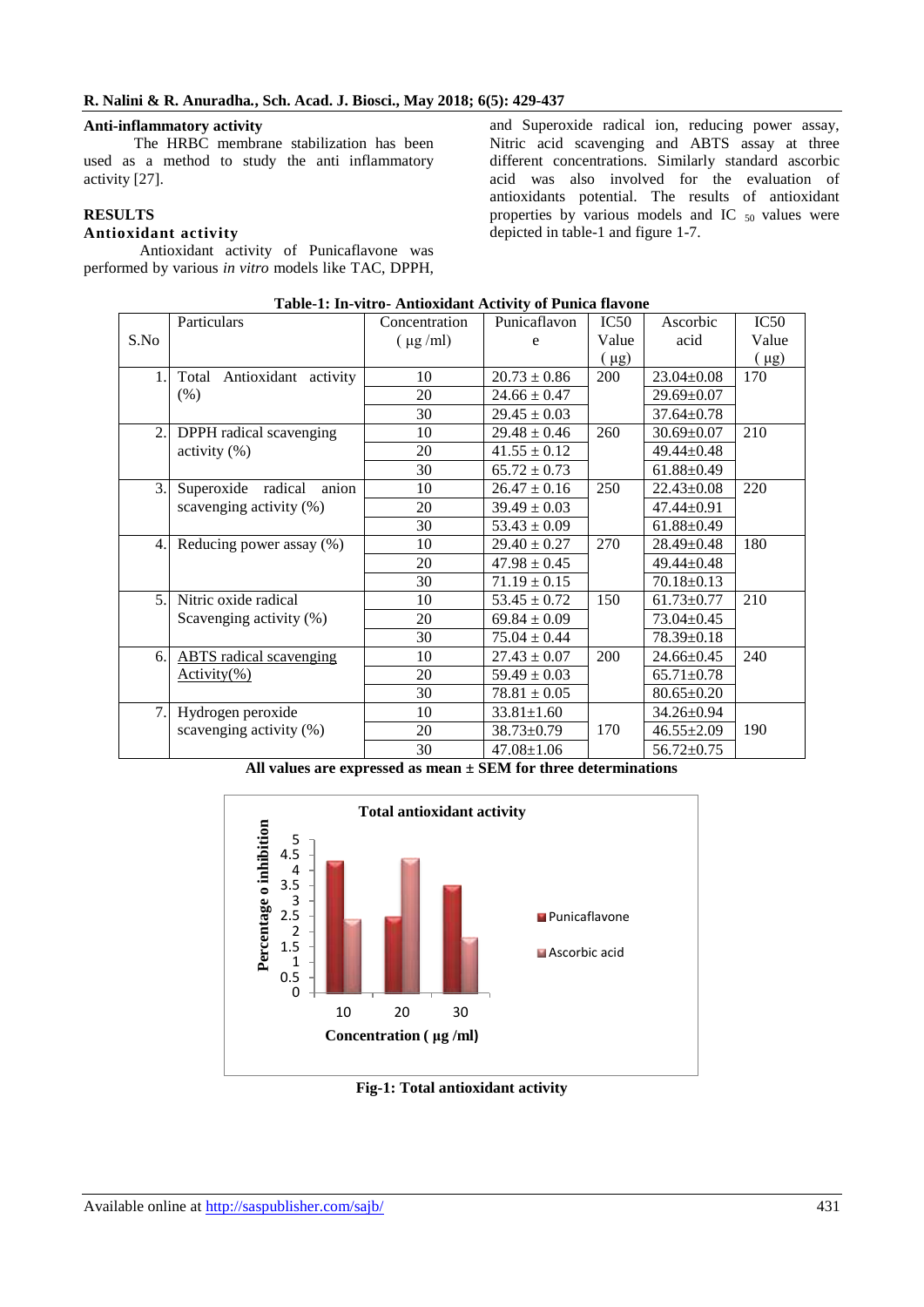



**Fig-2: DPPPH radical anion scavenging activity for Punicaflavone =200 µg/ml, for Ascorbic acid =170 µg/ml**



**Fig-3: Superoxide radical anion scavenging activity for punicaflavone =260 µg/ml, for ascorbic acid =210 µg/ml**



**Fig-4: Reducing power assay for punicaflavone =270 µg/ml, for s ascorbic acid =180 µg/ml**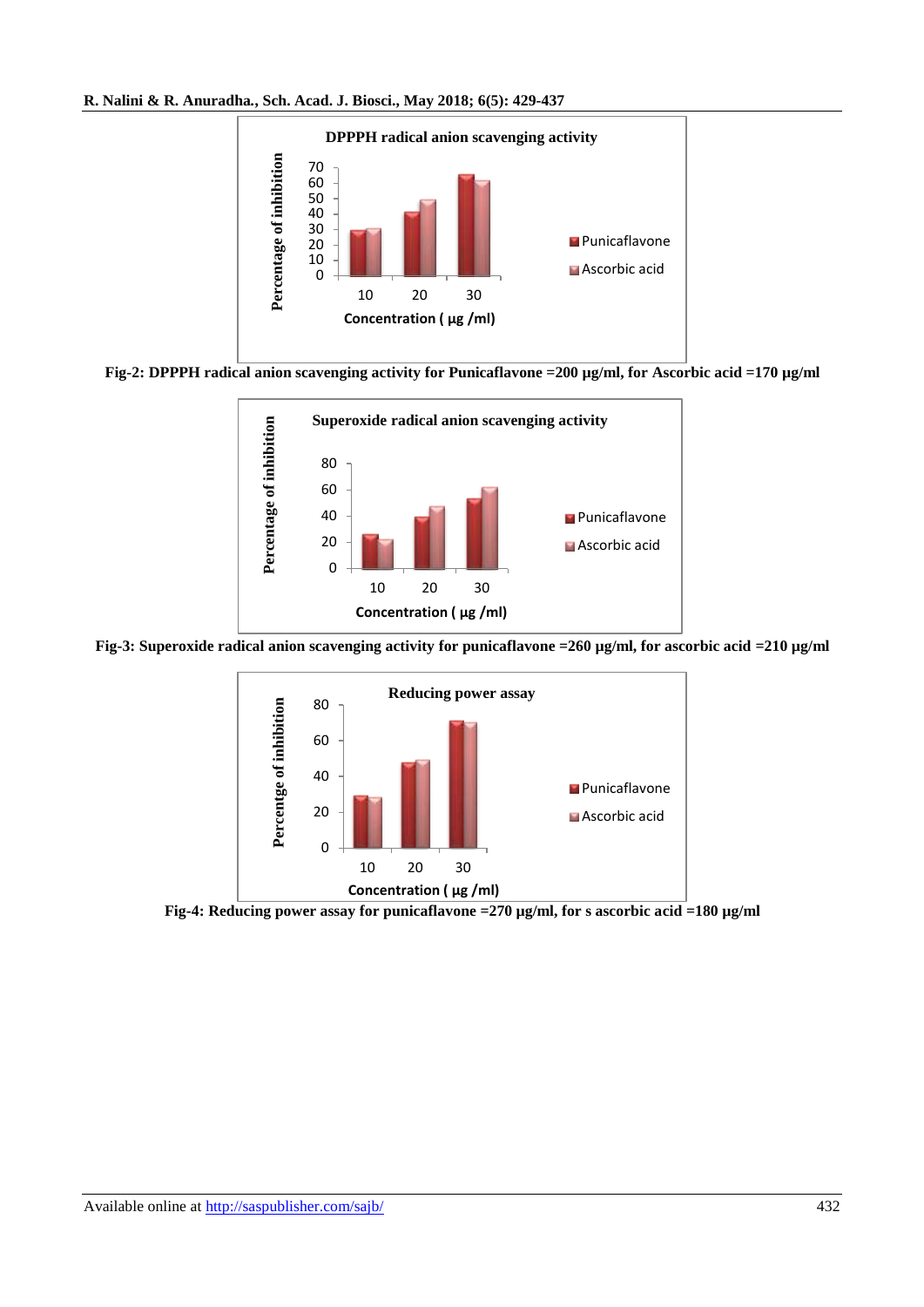**R. Nalini & R. Anuradha***.***, Sch. Acad. J. Biosci., May 2018; 6(5): 429-437**



**Fig-5: Nitric oxide radical scavenging activity for punicaflavone =150 µg/ml, for ascorbic acid =210 µg/ml**



**Fig-6: ABTS radical scavenging Activity for punicaflavone =200 µg/ml, for ascorbic acid =240 µg/ml**



**Fig-6: Hydrogen peroxide scavenging activity for punicaflavone =170 µg/ml, for s ascorbic acid =190 µg/ml**

#### **Anti inflammatory activity**

*In vitro* anti-inflammatory activity of plant drug was evaluated by HRBC membrane stabilization method. Percentage of protection by the plant drug was compared with standard Diclofenac. The results were recorded in table-2 and figure-2.The *in vitro* anti inflammatory activity of the Punicaflavone was

concentration dependent, with the increasing concentration, the activity is also increased. The concentration of 30µg/ml showed 75.48 % protection of HRBC in hypotonic solution. All the results were compared with standard Diclofenac which showed 82.47 % protection.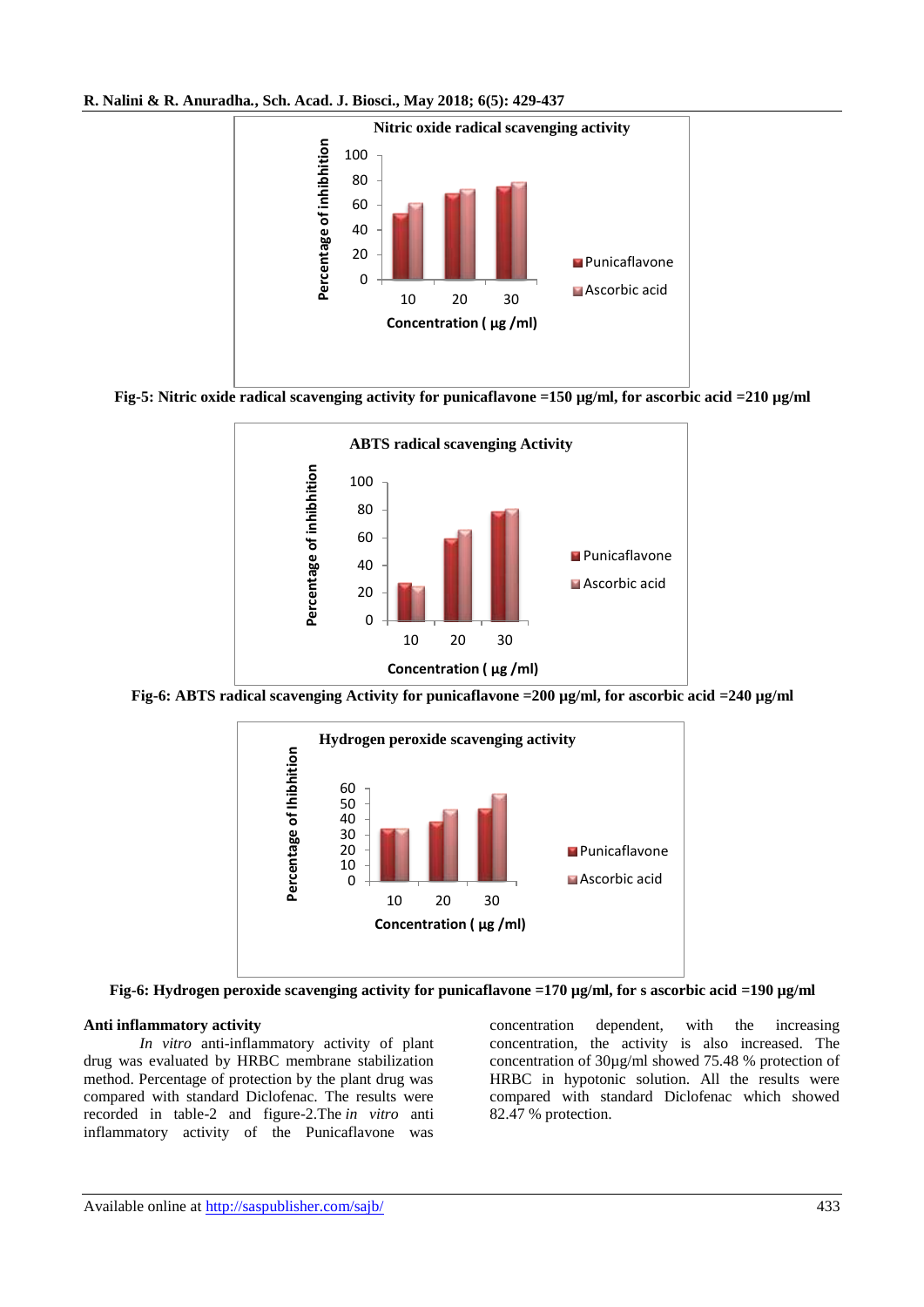| Table-2; In-Vitro- Anu-Innaminatory Activity of Punicaliavone |                                  |                           |              |                           |              |  |  |  |  |  |
|---------------------------------------------------------------|----------------------------------|---------------------------|--------------|---------------------------|--------------|--|--|--|--|--|
|                                                               | S.No Concentration ( $\mu$ g/ml) | Punicaflavone             |              | Standard                  |              |  |  |  |  |  |
|                                                               |                                  |                           |              | (Diclofenac Sodium)       |              |  |  |  |  |  |
|                                                               |                                  | Optical density at 560 mm | % Protection | Optical density at 560 nm | % Protection |  |  |  |  |  |
|                                                               | 10                               | $0.39 + 0.06$             | 61.70        | $0.25 \pm 0.03$           | 75.65        |  |  |  |  |  |
| ⌒                                                             | 20                               | $0.34 \pm 0.04$           | 66.27        | $0.22 \pm 0.07$           | 78.82        |  |  |  |  |  |
|                                                               | 30                               | $0.25 \pm 0.01$           | 75.48        | $0.18 \pm 0.05$           | 82.47        |  |  |  |  |  |

#### **R. Nalini & R. Anuradha***.***, Sch. Acad. J. Biosci., May 2018; 6(5): 429-437**



**Table-2: In-Vitro- Anti-Inflammatory Activity of Punicaflavone**

**Fig-8:** *In-Vitro* **Anti inflammatory activity of Punicaflavone**

#### **DISCUSSION**

#### **Antioxidant activity**

The antioxidant properties of the Punicaflavone were significantly corroborated by the phytochemical constituents of the flowers of Punica grantum L.

#### **Total antioxidant activity**

The total antioxidant activity of the methanol plant extract was found to be concentration dependent that is with the increasing concentration, the activity is also increased. Highest antioxidant activity of Punicaflavone and standard were found to be 29.45 and 37.64% respectively at  $30\mu g/ml$ . IC<sub>50</sub> value for Punicaflavone and standard drug were 800 and 650μg respectively. These findings showed that Punicaflavone exhibited good antioxidant activity which was similar to that of standard. The phospho molybdenum method is quantitative since the total antioxidant activity is expressed as the number of equivalents of ascorbic acid [28].

## **DPPH radical scavenging activity**

The DPPH radical is a stable free radical, which has been widely used as a sensitive and rapid tool to estimate the free radical scavenging activity of both hydrophilic and lipophilic antioxidants [29]. Antioxidants neutralize the free radicals on interaction with DPPH by transferring electrons or hydrogen atoms to DPPH. This method determines the antiradical power of an antioxidant by measuring the decrease in the absorbance of DPPH, resulting in a colour change from purple to yellow, through the donation of hydrogen to form a stable DPPH molecule [30]. DPPH shows strong absorbance in the radical form at a wavelength of 517 nm, which disappears after the acceptance of an electron or a hydrogen radical from an antioxidant

compound to become a stable diamagnetic molecule . In the present study, the percentage of scavenging effect on the DPPH radical was concomitantly increased with the increase in the concentration of Punicaflavone from 10to 30µg/ml. The percentage of inhibition is existing from 29.48 at 10µg/ml to 65.72 at 30µg/ml.

#### **Superoxide radical ion scavenging activity**

Superoxide radicals, which are highly toxic ROS, are generated in the body by various biological and metabolic reactions. Although the relatively weak superoxide oxidants have only limited chemical reactivity, they are potential precursors of highly reactive species including hydrogen peroxide, hydroxyl radicals and singlet oxygen, causing lipid peroxidation [31]. Superoxide radical scavenging capacity is the first line of defense against oxidative stress in humans. The superoxide anion is an oxygen-centered radical with selective reactivity. It has been reported that the antioxidant properties of some plant products are effective mainly *via* scavenging of superoxide anion radicals [32].

In this assay, superoxide anions derived from dissolved oxygen by the PMS/NADH system reduce NBT. Superoxide radical reduces the yellow dye  $(NBT<sup>2+</sup>)$  to produce blue formazan, which is measured spectrophotometrically at 560 nm. Antioxidants inhibit the formation of blue NBT. The decrease in absorbance at 560 nm with antioxidants indicates the consumption of superoxide anion radical in the reaction mixture. [Table](https://www.tandfonline.com/doi/full/10.1080/21553769.2014.1002943#F0003) 11 indicated the concentrationdependent inhibition of superoxide radical generation by all concentrations of Punicaflavone and the standard ascorbic acid. At the concentration of 30µg/ml, the superoxide radical inhibitory effects of Punicaflavone and ascorbic acid were 53.43% and 61.88%,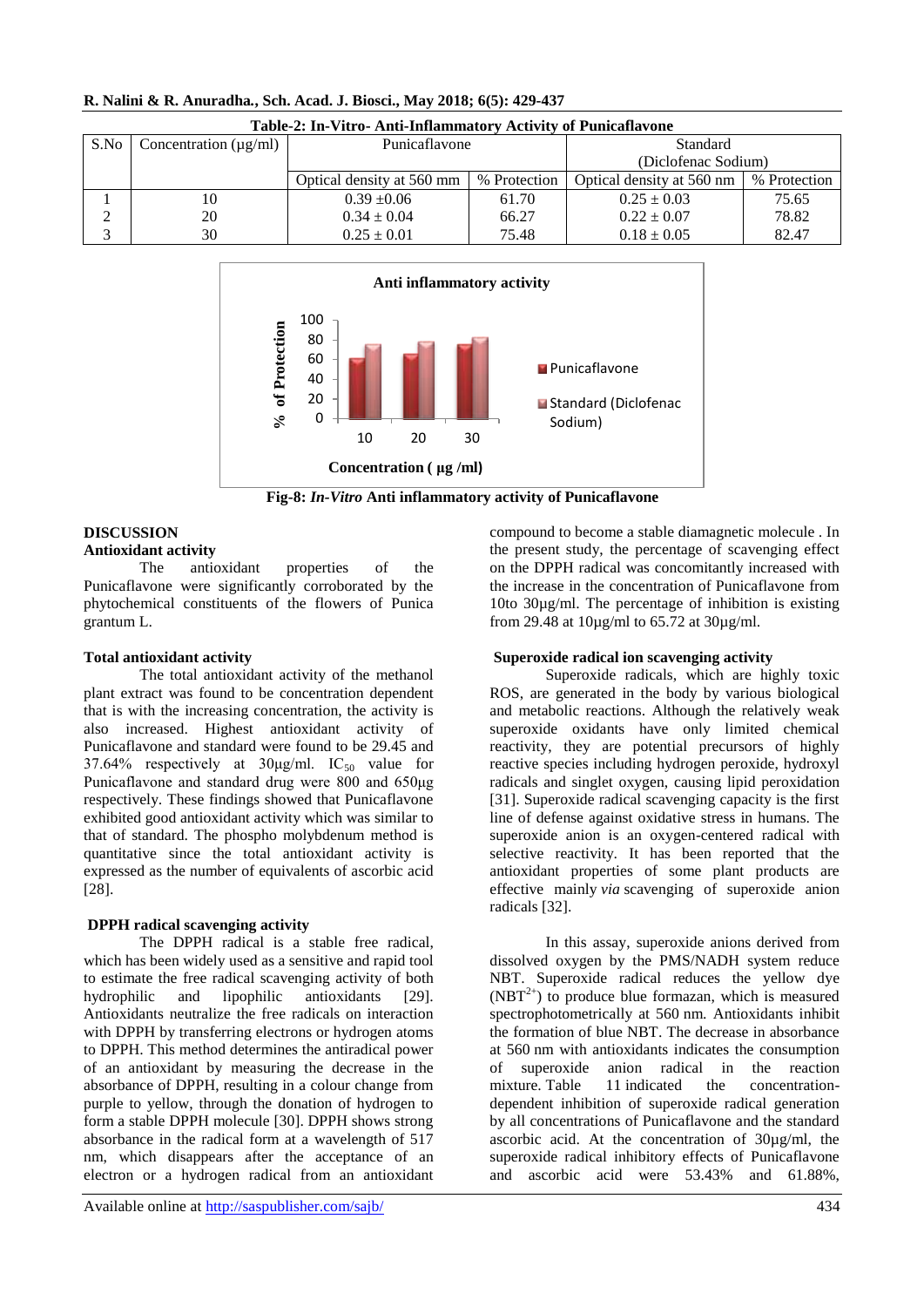respectively. Study suggested that the flavonoids may be involved in the dismutation of superoxide anion radical [33].

#### **Reducing power assay**

Several studies have shown that the electron donation capacity reflects the reducing power of biologically active compounds in relation to their antioxidant activity [34]. The reduction of  $Fe<sup>3+</sup>$  is often used as an indicator of electron donating ability, which is an important mechanism of phenolic antioxidant action. In the reducing power assay, the presence of antioxidants in the sample would result in the reduction of  $Fe^{3+}$  to  $Fe^{2+}$  by the donation of an electron. The amount of  $Fe^{2+}$  complex can be then be monitored by measuring the formation of Perl's Prussian blue ferric ferrocyanide  $(Fe_4[Fe(CN)_6]_3)$  at 700 nm. Increasing absorbance at 700 nm indicates an increase in reductive ability. It was found in this assay that the reducing power of Punicaflavone and ascorbic acid increased with the increase in their concentrations. At the concentration of 30µg/ml, the reducing power efficacies of Punicaflavone and ascorbic acid were 71.19 and 70.18, respectively. Similarly, various plant extracts containing different phytochemicals have shown antioxidant activity through their reductive capacity in a  $Fe^{3+} - Fe^{2+}$  system [35]. The results obtained in this study indicate that the marked reducing power of Punicaflavone may be attributable to its antioxidant activity.

#### **Nitric Oxide radical scavenging activity**

As a cell signaling molecule, nitric oxide has been associated with a variety of physiological processes in the human body. It transmits signals from vascular endothelial cells to vascular smooth muscle cells, resulting in vasodilatation [36]. It plays an important role in vital physiological functions in the respiratory, immune, neuromuscular and other systems. A number of related reports suggest that nitric oxide may modulate iron-catalyzed oxidation reactions such as the superoxide-anion driven Fenton's reaction, resulting in the production of strong oxidants such as the hydroxyl radical and organometallic complexes [37]. The mechanisms by which nitric oxide may inhibit lipid peroxidation have not been studied in depth; however, one possible mechanism relates to its ability to terminate the propagation of lipid peroxidation reactions. The results were statistically significant  $(p < 0.05)$  and concentration dependent. The nitric oxide radical scavenging activities of various plant-based products and extracts have been reported previously [38].

#### **Free radical scavenging activity (ABTS•+)**

The decolorization of the ABTS+ was measuring through the reduction of the radical cation as the percentage inhibition of absorbance at 734 nm [39]. ABTS•+ was generated by incubating ABTS+ chromophore through the reaction [40]. The presence of specific chemical compounds in the Punicaflavone may inhibit the potassium per sulfate activity and hence reduced the production of ABTS+. This study reports that the isolated Punicaflavone has highest antioxidant activity (78.81) and that of its standard ascorbic acid was 80.65 (Table 1).

### **Hydrogen peroxide scavenging activity**

 Hydrogen peroxide is weak oxidizing agent that inactivates a few enzymes directly, usually by oxidation of essential thiol (-SH) groups. It can cross cell membranes rapidly; once inside the cell, it can probably react with Fe  $2+$  and possibly Cu  $2+$  ions to form hydroxyl radicals and these may be the origin of many of its toxic effects [41]. From the results it appeared H2O2 scavenging activity of the methanol extract is comparatively very high to that of the standard ascorbic acid (Table 1 and Fig-7).

## **ANTI INFLAMMATORY ACTIVITY**

Inflammation is a normal protective response to tissue injury and it involves a complex array of enzyme activation, mediator release, fluid extravasations, cell migration, tissue breakdown and repair [42]. It is a complex process, which is frequently associated with pain and involves occurrences such as: the increase in vascular permeability, increase of protein denaturation and membrane alterations [43].

The HRBC membrane stabilization has been used as a method to study the *invitro* anti inflammatory activity because the erythrocyte membrane is analogous to the lysosomal membrane [44] and its stabilization implies that the extract may well stabilize lysosomal membranes. Stabilization of lysosomal is important in limiting the inflammatory response by preventing the release of lysosomal constituents of activated neutrophil, such as bacterial enzymes and proteases, which causes further tissue inflammation and damage upon extra cellular release. The lysosomal enzymes released during inflammation produce a various disorders. The extra cellular activity of these enzymes are said to be related to acute or chronic inflammation. The non steroidal drugs act either by inhibiting these lysosomal enzymes or by stabilizing the lysosomal membrane.

Anti-inflammatory refers to the property of a substance that reduces inflammation or swelling. The inflammatory response is coordinated by a large range of mediators that form complex regulatory networks. They activate specialized sensors, which then elicit the production of specific sets of mediators. The mediators, in turn, alter the functional states of tissues and organs (which are the effectors of inflammation) in a way that allows them to adapt to the conditions indicated by the particular inducer of inflammation [45]. Membrane damage refers to the damage of cell membranes which disturb the state of cell electrolytes, which when constantly increased, induces apoptosis. RBC is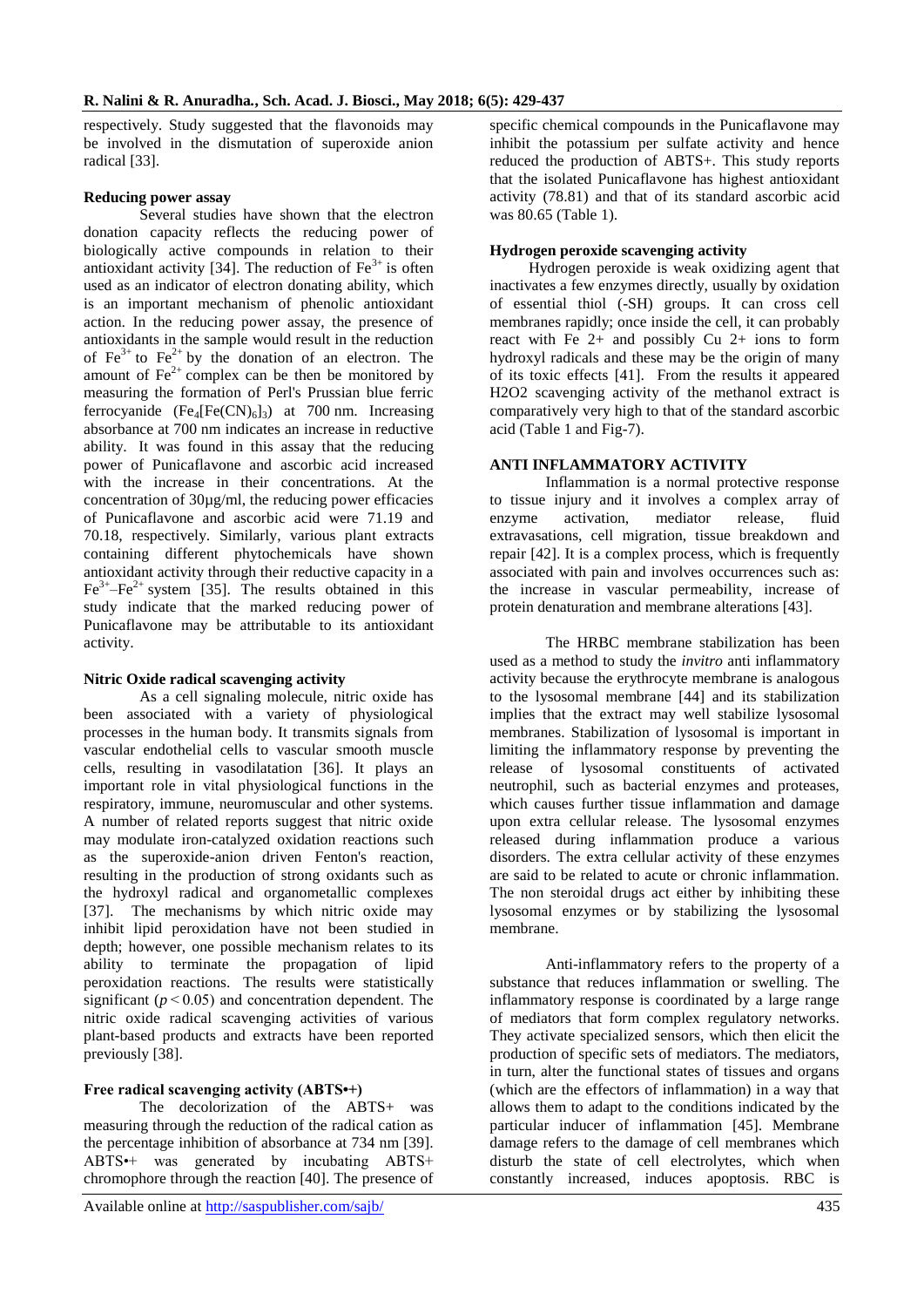#### **R. Nalini & R. Anuradha***.***, Sch. Acad. J. Biosci., May 2018; 6(5): 429-437**

essentially a bag of hemoglobin (Hb). The RBC is unique among eukaryotic cells in that it is a-nuclear, has no cytoplasmic structures and organelles. Structural properties are linked to the membrane. RBCs take up oxygen in the lungs and release it into tissues while squeezing through the body's capillaries. Anesthetics tranquilizers and nonsteroidal anti-inflammatory drugs stabilize erythrocytes against hypotonic hemolysis at low concentration. When RBC is subjected to hypotonic stress the release of Hb from RBC is prevented by anti inflammatory agents because of membrane stabilization. So, the stabilization of HRBC membrane by drugs against hypotonicity-induced hemolysis serves as a useful in vitro method for assessing the antiinflammatory activity of plant extracts [46].

#### **CONCLUSION**

In conclusion, the results of the present investigation infer that the isolated compound (Punicaflavone) possess potent antioxidant and antiinflammatory property. The present study was attempted for the first time to investigate the antioxidant and anti inflammatory activity of Punicaflavone from *Punica granatum* L. search for newer, safer and more potent antioxidant agent and we herein delineate the results of our study. This analysis revealed that the flowers of *Punica granatum* L. contained higher value of different secondary metabolites, which are used in different disease.

#### **REFERENCES**

- 1. Brown JE, Rice-Evans CA. Luteolin-rich artichoke extract protects low density lipoprotein from oxidation in vitro. Free radical research. 1998 Jan 1;29(3):247-55.
- 2. Jayaprakash GK., Rao LJ. Phenolic constituents from lichen *Parmontrema stuppeum*. Food control. 2000; 56: 1018-1022.
- 3. Kohen R, Nyska A. Oxidation of biological systems: oxidative stress phenomena, antioxidants, redox reactions, and methods for their quantification. Toxicol Pathol. 2002;30(6):620–50.
- 4. Sharma RK, Arora R. Herbal drugs: a twenty first century perspective. Herbal drugs: a twenty first century perspective.. 2006.
- 5. Havsteen BH. The biochemistry and medical significance of the flavonoids. Pharmacology & therapeutics. 2002 Nov 1;96(2-3):67-202.
- 6. Hertog MG, Hollman PC, Venema DP. Optimization of a quantitative HPLC determination of potentially anticarcinogenic flavonoids in vegetables and fruits. Journal of Agricultural and Food Chemistry. 1992 Sep;40(9):1591-8.
- 7. Santharam E, Ganesh P, Soranam R. Evaluation of in vitro free radical scavenging potential of various extracts of whole plant of Calycopteris floribunda (Lam). J Chem Pharm Res. 2015;7(1):860-4.
- 8. Vadivu R, Lakshmi KS. In vitro and in vivo antiinflammatory activity of leaves of Symplocos cochinchnensis (Lour) Moore ssp laurina.

Available online at<http://saspublisher.com/sajb/> 436

Bangladesh Journal of Pharmacology. 2008 Aug 1;3(2):121-4.

- 9. Chou T. Phytother. Res. 1997; (11) 152.
- 10. Gillham B, Papachristodoulou DK, Thomas JH. Free radicals in health and disease, chapter 33. Wills biochemical basis of medicine, 3rd edn. Butterworth-Heinemann, Oxford. 1997:343.
- 11. Lewis DA, Lewis DA. Anti-inflammatory drugs from plant and marine sources. Birkhäuser; 1989 Mar.
- 12. Cotran RS, Kumar V and Robbins SL. In: Robbins, Pathologic Basis of Disease. Philadelphia: W.B. Saunders Company. 1994.
- 13. Satyavati G V, Gupta A K & Tandon N, Medicinal Plants of India, (ICMR, New Delhi). 1990; Vol. 2,, 539.
- 14. Nadkarni AK. Nadkarni's Indian materia medica, popular prakashan pvt Ltd. Mumbai reprint. 2002.
- 15. Nalini R, Anuradha R, Kamalaveni S. World Journal of Pharmaceutical Sciences.1987.
- 16. Ali M, Sharma N. Phytochemical investigation of the flowers of Punica granatum. 1989.
- 17. Sastri BN. The Wealth of India: Publication and information directorate. CSIR, Hillside, New Delhi, India. 1962:336.
- 18. Naqvi S, Khan MS, Vohora SB. Anti-bacterial, anti-fungal and anthelmintic investigations on Indian medicinal plants. Fitoterapia. 1991;62:221- 8.
- 19. Harborne AJ. Phytochemical methods a guide to modern techniques of plant analysis. springer science & business media; 1998 Apr 30.
- 20. Kumaran A, Karunakaran RJ. In vitro antioxidant activities of methanol extracts of five Phyllanthus species from India. LWT-Food Science and Technology. 2007 Mar 1;40(2):344-52.
- 21. Blois MS. Antioxidant determinations by the use of a stable free radical. Nature. 1958 Apr;181(4617):1199.
- 22. Fontana L, Giagulli C, Minuz P, Lechi A, Laudanna C. 8-Iso-PGF2α Induces β2-Integrin– Mediated Rapid Adhesion of Human Polymorphonuclear Neutrophils: A Link Between Oxidative Stress and Ischemia/Reperfusion Injury. Arteriosclerosis, thrombosis, and vascular biology. 2001 Jan 1;21(1):55-60.
- 23. Yildirim, A., Oktay, M., and Bilaloglu, V., 2001. The antioxidant activity of the leaves of *Cydonia vulgaris*. *Turk. J. Med. Sci.,* **31**: 23-27.
- 24. Arnao MB, Cano A, Acosta M. The hydrophilic and lipophilic contribution to total antioxidant activity. Food Chemistry. 2001 May 1;73(2):239- 44.
- 25. Rao MN. Nitric oxide scavenging by curcuminoids. Journal of pharmacy and Pharmacology. 1997 Jan 1;49(1):105-7.
- 26. Ruch RJ, Cheng SJ, Klaunig JE. Prevention of cytotoxicity and inhibition of intercellular communication by antioxidant catechins isolated